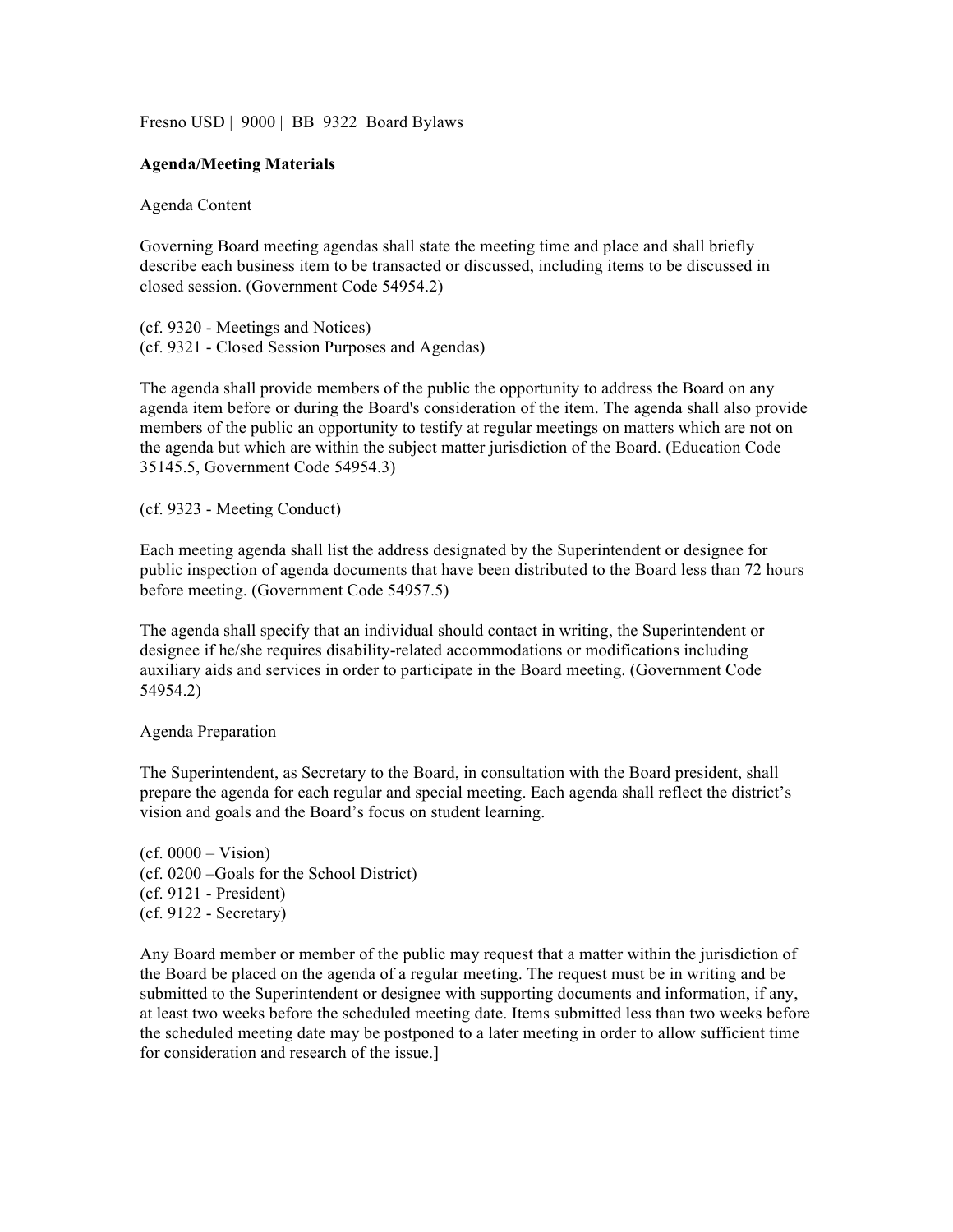The Board president and Superintendent shall decide whether a request is within the subject matter jurisdiction of the Board. Items not within the subject matter jurisdiction of the Board may not be placed on the agenda. In addition, before placing an item on the agenda, the Board president and Superintendent shall determine if the item is merely a request for information or whether the issue is covered by an existing policy or administrative regulation.

If the Board president and Superintendent determine that the item is appropriate for placement on the agenda, the Board President and the Superintendent will decide whether the item is appropriate for discussion in open or closed session and whether the item should be an action item, subject to Board vote, an informational item that does not require immediate action, or consent item that is routine in nature and for which no discussion is anticipated.

Any Board action that involves borrowing \$100,000 or more shall be discussed, considered and deliberated upon as a separate item of business on the meeting agenda (Government Code 53635.7)

(cf. 9323.2 - Actions by the Board)

All public communications with the Board are subject to requirements of relevant Board policies and administrative regulations.

(cf. 1312.1 - Complaints Concerning District Employees) (cf. 1312.2 - Complaints Concerning Instructional Materials) (cf. 1312.3 - Uniform Complaint Procedures) (cf. 1312.4 – Williams Uniform Complaint Procedures) (cf. 3320 - Claims and Actions Against the District) (cf. 5144.1 - Suspension and Expulsion/Due Process)

Consent Agenda/Calendar

In order to promote efficient meetings, the Board may bundle a number of items and act upon them together by a single vote through the use of a consent agenda. Consent items shall be items of a routine nature or items for which no Board discussion is anticipated and for which the Superintendent recommends approval.

At the request of any member of the Board, any item on the consent agenda shall be removed and given individual consideration for action as a regular agenda item.

The agenda shall provide an opportunity for members of the public to comment on any consent agenda item that has not been previously considered. However, the agenda need not provide an opportunity for public comment when the consent agenda item has previously been considered at an open meeting of a committee comprised exclusively of all the Board members provided that members of the public were afforded an opportunity to comment on the item at that meeting, unless the item has been substantially changed since the committee considered it. (Government Code 54954.3)

Agenda Dissemination to Board Members

A copy of the agenda, and an agenda packet shall be forwarded to each Board member at least three days before each regular meeting, together with the Superintendent or designee's report,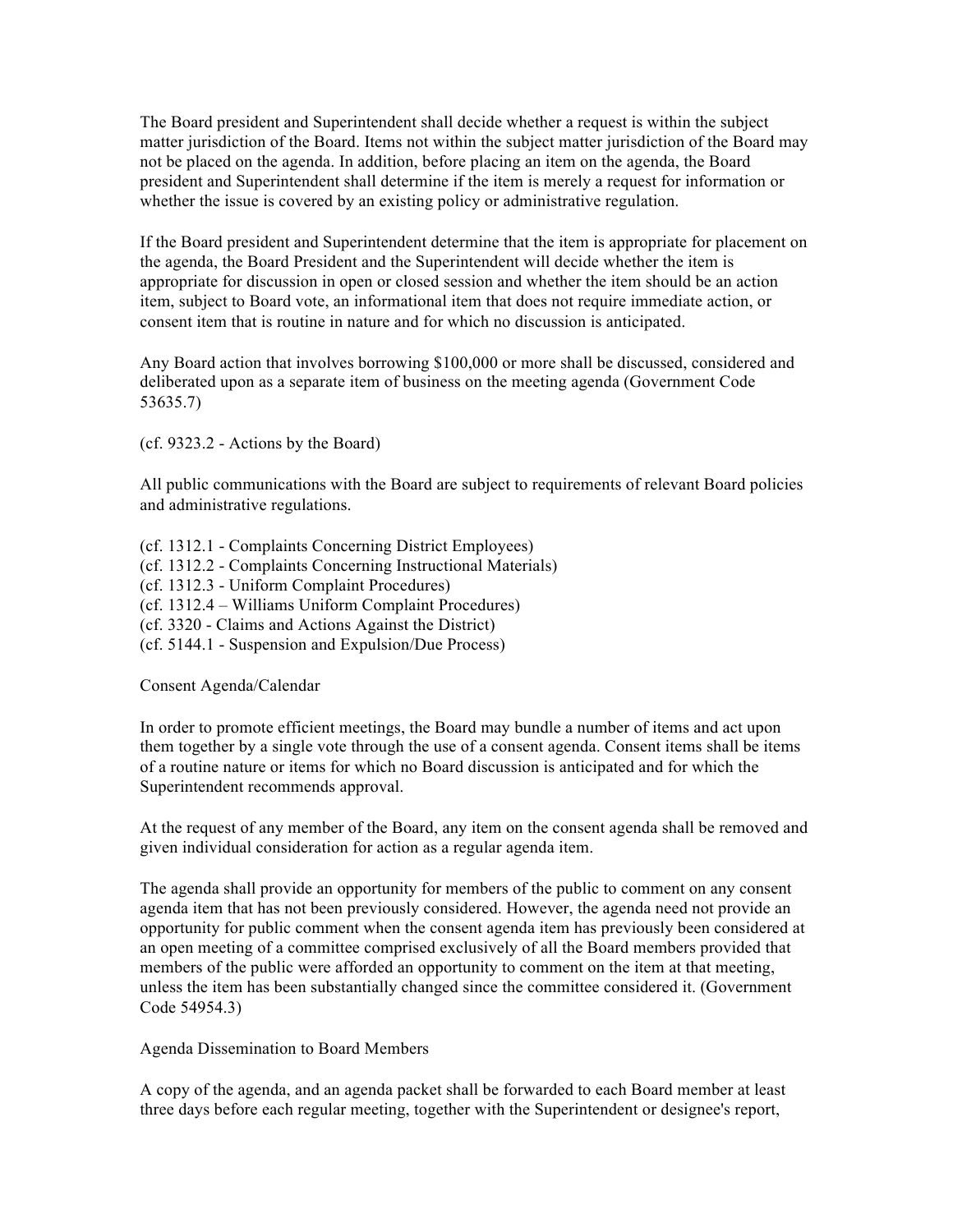minutes to be approved, copies of communications, reports from committees, staff, citizens and other; and other available documents pertinent to the meeting.

When special meetings are called, the Superintendent and president shall make every effort to distribute the agenda and supporting materials to Board members as soon as possible before the meeting.

Board members shall review agenda materials before each meeting. Individual members may confer directly with the Superintendent or designee to request additional information on agenda items. However, a majority of Board members shall not directly or through intermediaries or electronic means discuss, deliberate, or take action on any matter within the subject matter jurisdiction of the Board.

(c. 9012 – Board Member Electronic Communications)

Upon request, the Superintendent or designee shall make the agenda and/or agenda packet available in appropriate alternative formats to persons with a disability, as required by the Americans with Disabilities Act. (Government Code 54954.1)

Agenda Dissemination to Members of the Public

The Superintendent or Designee shall mail a copy of the agenda, or a copy of all the documents constituting the agenda packet, to any person who requests the items. The materials shall be mailed at the time the agenda is posted or upon distribution of the agenda to a majority of the Board, whichever occurs first. (Government Code 54954.1)

If a document which relates to an open session agenda item of a regular Board meeting is distributed to the Board less than 72 hours prior to a meeting, the Superintendent or designee shall make the document available for public inspection at a designated location at the same time the document is distributed to all or a majority of the Board, provided the document is a public record under the Public Records Act. The Superintendent or designee may also post a document on the district's web site in a position and manner that makes it clear that the document relates to an agenda item for an upcoming meeting. (Government Code 54957.5)

- (cf. 1113 District and School Web Sites)
- (cf. 1340 Access to District Records)

Any document prepared by the district or Board and distributed during a public meeting shall be made available for public inspection at the meeting. Any document prepared by another person shall be made available for public inspection after the meeting. These requirements shall not apply to a document that is exempt from public disclosure under the Public Records Act. Government Code 54957.5)

Any request for mailed copies of agendas or agenda packets shall be in writing and shall be valid for the calendar year in which it is filed. Written requests must be renewed following January 1 of each year. (Government Code 54954.1)

Persons requesting mailing of the agenda or agenda packet shall pay an annual fee, as determined by the Superintendent or designee, not to exceed the cost of providing the service.